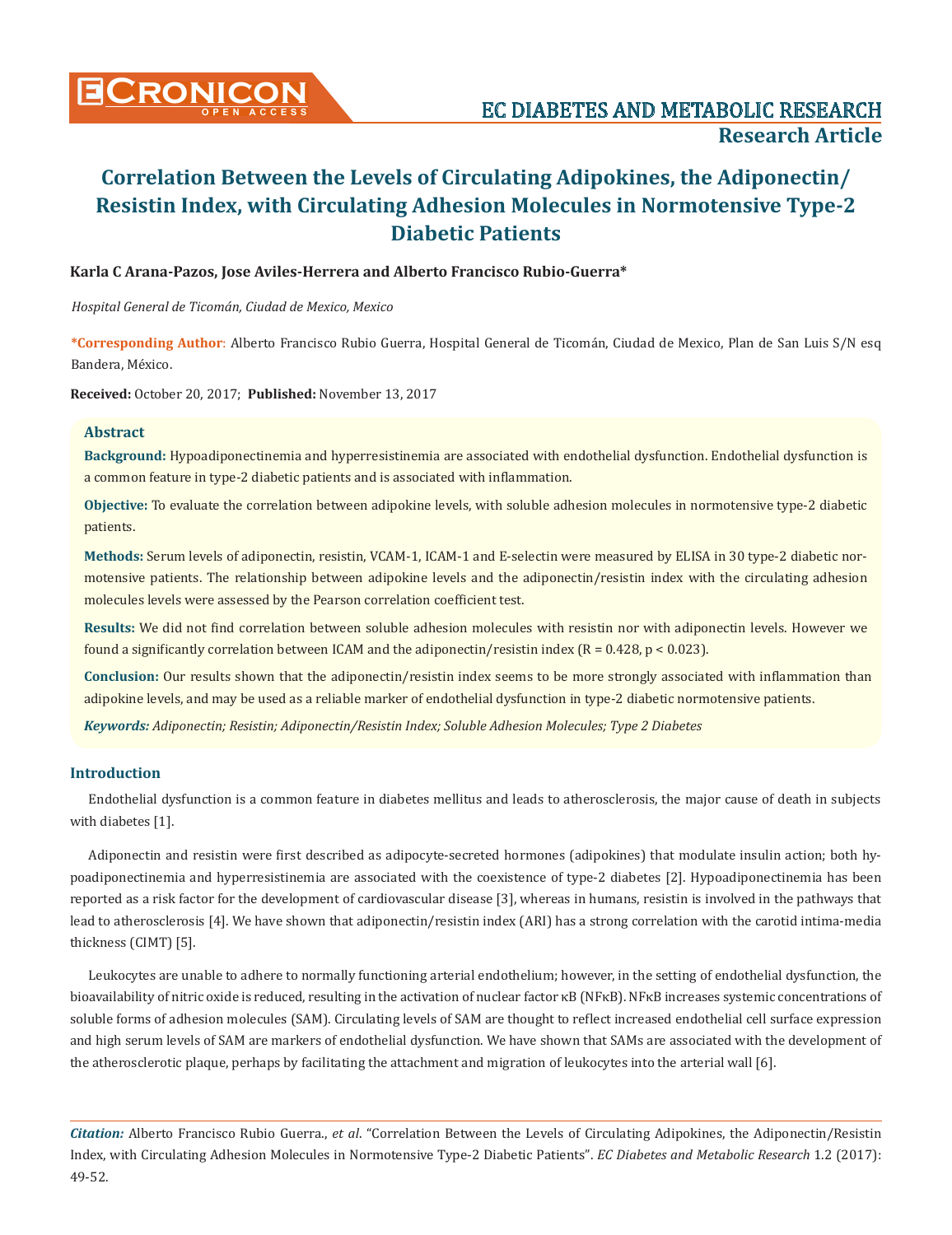# **Correlation Between the Levels of Circulating Adipokines, the Adiponectin/Resistin Index, with Circulating Adhesion Molecules in Normotensive Type-2 Diabetic Patients**

The aim of this study was to evaluate if there is a correlation between the circulating levels of adipokines, the adiponectin/resistin index, with circulating adhesion molecules levels in normotensive type-2 diabetic patients.

## **Materials and Methods**

A total of 30 normotensive patients with type-2 diabetes mellitus (> 12 months), who were thiazolidinedione-naive, statin-naive and ACE/ARB-naïve, were included in this study. The diagnosis of type-2 diabetes was performed according to the American Diabetes Association criteria [7].

In all of them, VCAM-1, ICAM-1 and E-selectin circulating levels were measured in duplicate by commercial ELISA kits (R and D Systems, Minneapolis, MN). All venous samples were collected in the morning after a 12-h overnight fast. Intra-assay precision (precision within an assay) was 3.1 for VCAM-1, 4.1 for ICAM-1, and 3.8 for E-selectin, whereas inter-assay precision (precision between assays) was 7 for VCAM-1, 7.3 for E-selectin and 7.4 for ICAM-1. Also, fasting glycaemia (glycose oxidase) and HbA1c were measured from those samples.

Also, adiponectin and resistin circulating levels were measured in duplicate by commercial ELISA kits (R&D Systems, Minneapolis, MN). All venous samples were collected in the morning after a 12-h overnight fast. Also, fasting glycaemia (glucose oxidase) and HbA1c were measured from those samples. Intra-assay coefficient of variability (CV) for adiponectin was 3.4%, and inter-assay CV was 5.8%. Whereas intra-assay CV for resistin was 5.5%, and inter-assay CV was 9.2%.

The ARI was estimated using the following formula  $(1+log10$  Resistin-log10 adiponectin), as described by Lau [5].

Patients with any of the following diagnoses were excluded from the study: Decompensated diabetes mellitus (fasting blood glucose > 250 mg/dl); heart, hepatic, or renal failure; evidence of valvular heart disease; heart block or cardiac arrhythmia; acute coronary syndrome or cerebrovascular disease six months before the study's initiation; autoimmune disease; pregnancy; urinary tract infection; fever; or a history of alcohol abuse and/or psychotropic drugs.

#### **Statistical Analysis**

Data are presented as the mean ± standard deviation. The relationship between the levels of adipokines and SAMs was assessed by the Pearson correlation coefficient test.

The study was conducted with the approval of the Research and Medical Ethics Committee of our hospital, in accordance with the Helsinki declaration. Participants provided informed, written consent before their inclusion in the study protocol.

## **Results**

Baseline patient characteristics are depicted in table 1.

| Age                                  | $58 \pm 10.2$          |
|--------------------------------------|------------------------|
| Gender (M/F)                         | 13/17                  |
| Glycemia (mmol/L)                    | $7.51 \pm 1.39$        |
| HbA1c                                | $6 \pm 0.4$            |
| Low Density                          | $3.32 \pm 0.83$        |
| Lipoproteins (mmol/L)                |                        |
| Triglycerides (mmol/L)               | $2.04 \pm 0.26$        |
| Body Mass Index (Kg/m <sup>2</sup> ) | $30.4 \pm 5.1$         |
| Blood pressure (mm Hg)               | $124 \pm 9 / 74 \pm 4$ |
| History of type-2 diabetes           | 8.48 years             |
|                                      |                        |

*Table 1: Basal Characteristic of Patients.*

*Citation:* Alberto Francisco Rubio Guerra., *et al*. "Correlation Between the Levels of Circulating Adipokines, the Adiponectin/Resistin Index, with Circulating Adhesion Molecules in Normotensive Type-2 Diabetic Patients". *EC Diabetes and Metabolic Research* 1.2 (2017): 49-52.

 $50$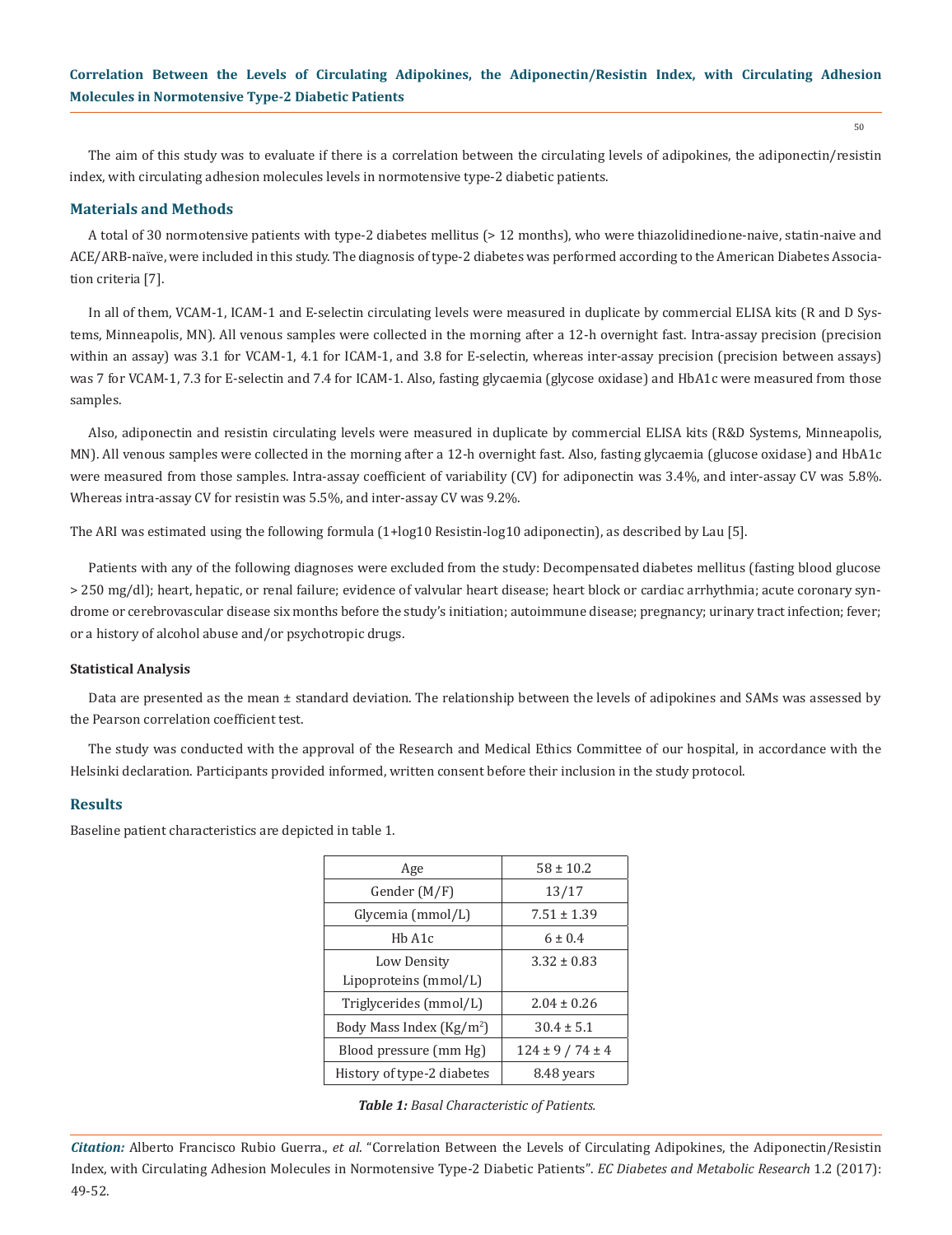# **Correlation Between the Levels of Circulating Adipokines, the Adiponectin/Resistin Index, with Circulating Adhesion Molecules in Normotensive Type-2 Diabetic Patients**

51

Circulating levels of SAM were: VCAM-1, 824.3  $\pm$  99 ng/ml; ICAM-1, 277.6  $\pm$  46 ng/ml; and E-selectin, 68.4  $\pm$  13 ng/ml.

Resistin levels were 16.7 ng/ml, and adiponectin levels 7.5 μg/ml.

We were unable to demonstrate any relationship between SAMs and adiponectin levels (VCAM  $r = -0.12$ , ICAM  $r = -0.05$ , e selectin  $r = -0.06$ ,  $p > 0.05$ ), nor with resistin (ICAM  $r = 0.19$ , e-selectin  $r = 0.1$ , VCAM  $r = 0.21$   $p > 0.05$ ).

We did not find correlation between the ARI with VCAM ( $r = 0.11$ , nor with e-selectin  $r = 0.17$ ,  $p > 0.05$ ), However, we found a significantly correlation between the ARI with ICAM-1 ( $r = 0.428$ ,  $p = 0.023$ ), figure 1.



*Figure 1: Correlation between the adiponectin/resistin index and ICAM levels.*

## **Discussion**

In this study, the ARI significantly correlated with serum ICAM levels in type-2 diabetic patients, whereas no significant association was observed for adiponectin and resistin. Interestingly, we have previously found that both, the ARI and circulating ICAM levels correlated with the CIMT in type-2 diabetic patients [5,6]. It is important to remark that our patients were thiazolidinedione-naive, statin-naïve and ACE/ARB-naïve. All of these drugs have been shown to reduce circulating levels of SAM and modify circulating adipokines [5,6].

Several studies had shown an inverse relation between adiponectin and the development of inflammation and vascular damage [3], this fact explain the inverse (although non-significantly) association between adiponectin and circulating SAMs levels.

Resistin has not only been associated with insulin resistance and metabolic syndrome, this adipokine impairs endothelial function and has proinflammatory effects, and is involved in atherosclerosis and cardiovascular disease too [4]. Due to Its effects on inflammation, it is expected that the levels of resistin correlate with circulating SAM levels, although in our study that correlation did not reached significance.

The ARI was described by Lau as a marker more strongly associated with the metabolic syndrome components than the adipokines levels, as adiponectin is reported in micrograms and resistin in nanograms, the formula uses logarithms for normalization [8].

Resistin has proinflammatory actions and adiponectin anti-inflammatory properties; changes in the relative proportion of both adipokines might effect distinct inflammatory manifestations than would adiponectin or resistin alone. Then, it is reasonable that the ARI, which include information about the circulating levels of both adipokines, may be a more sensitive and reliable marker of inflammation than the values of resistin or adiponectin alone. Our results appeared to support this idea. Interestingly the ARI -which is associated with atherosclerosis [5] correlated only with ICAM, which is also associated with atherosclerosis [6], this finding requires further studies.

*Citation:* Alberto Francisco Rubio Guerra., *et al*. "Correlation Between the Levels of Circulating Adipokines, the Adiponectin/Resistin Index, with Circulating Adhesion Molecules in Normotensive Type-2 Diabetic Patients". *EC Diabetes and Metabolic Research* 1.2 (2017): 49-52.